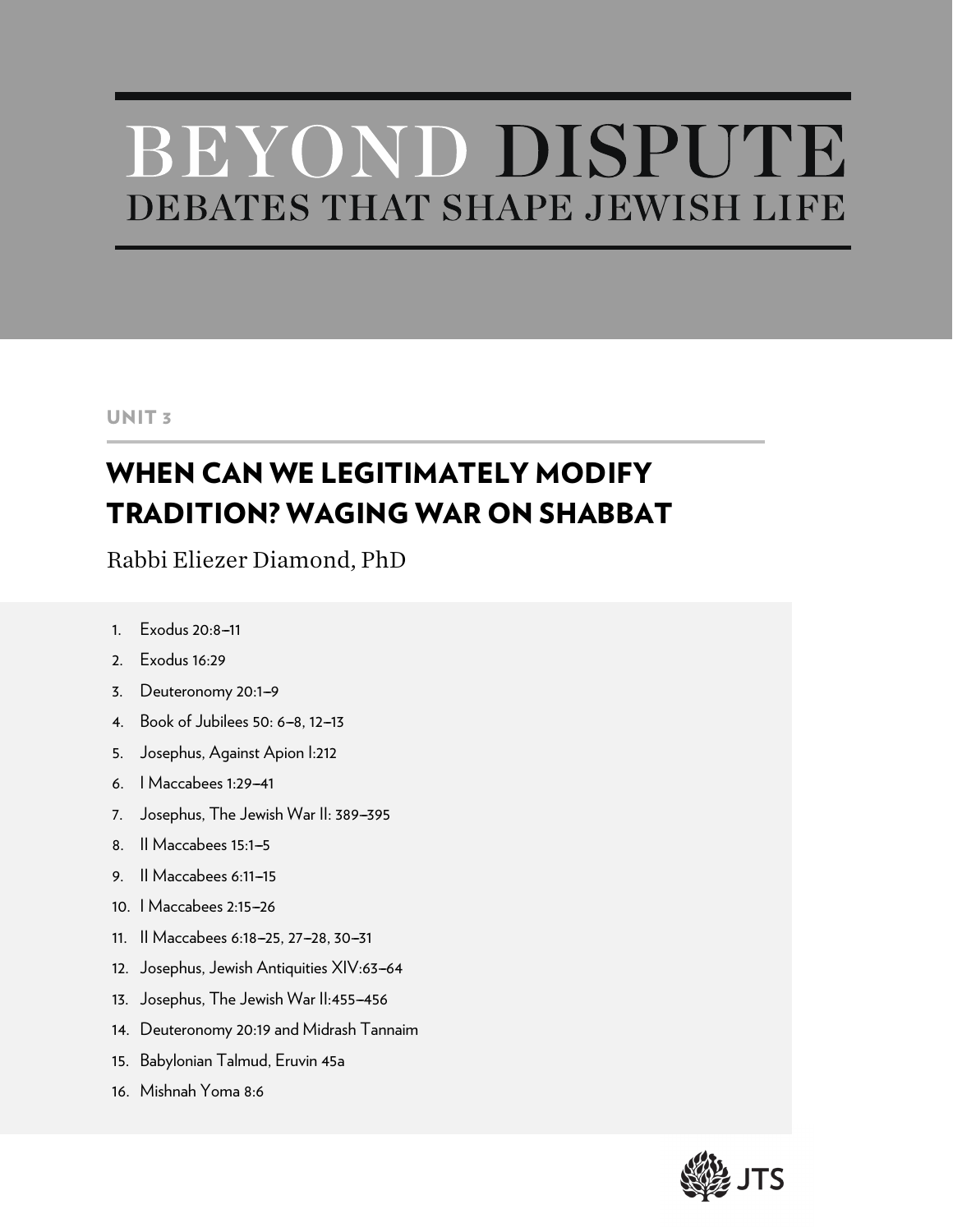

# RABBI ELIEZER DIAMOND, PhD

Dr. Eliezer Diamond is the Rabbi Judah Nadich Associate Professor of Talmud and Rabbinics at JTS. He teaches courses in rabbinic literature and introductory, intermediate, and advanced Talmud studies.

Dr. Diamond has written on prayer, asceticism, and issues of environmental law and ethics. He is the author of *Holy Men and Hunger Artists: Fasting and Asceticism in Rabbinic Culture* (Oxford University Press, 2003), which provides a thorough reassessment of the role that asceticism plays in rabbinic Judaism. He is currently editing a commentary on *Yerushalmi Pesahim* written by the late Professor Louis Ginzberg, as well as a book on prayer. Dr. Diamond has taught in a variety of settings, including Stern College, the Reconstructionist Rabbinical College, the 92nd Street Y, and several Ramah camps. He was ordained at the Rabbi Isaac Elchanan Theological Seminary of Yeshiva University and received his doctorate in Talmud from JTS. Learn more at www.jtsa.edu/eliezer-bdiamond.

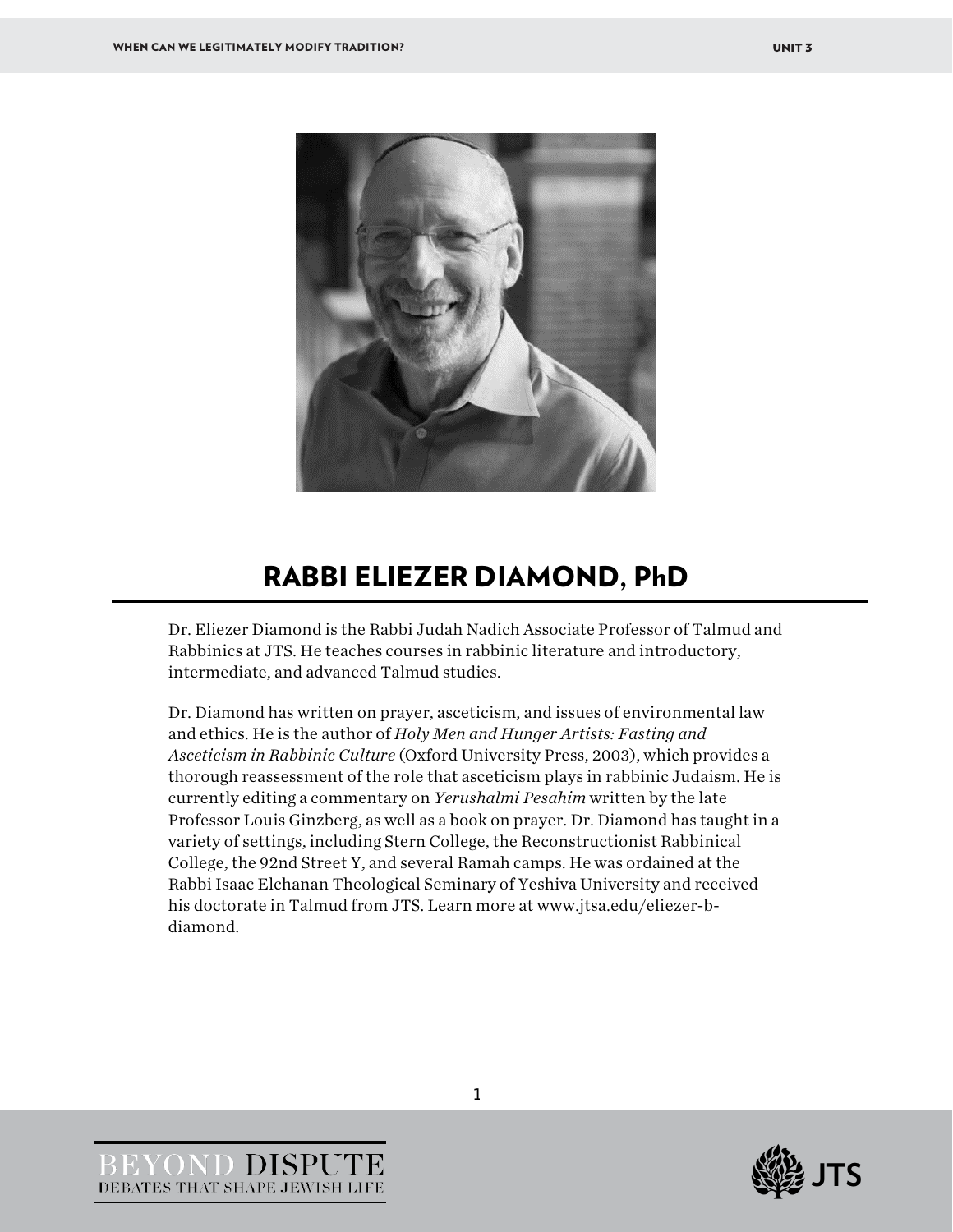#### I. FROM WORK TO WARFARE: ROOTS OF THE PROHIBITION

#### 1. Exodus 20: 8–11

<sup>8</sup>Remember the sabbath day and keep it holy. <sup>9</sup>Six days you shall labor and do all your work, <sup>10</sup>but the seventh day is a sabbath of the Lord your God: you shall not do any work — you, your son or daughter, your male or female slave, or your cattle, or the stranger who is within your settlements.  ${}^{11}$ For in six days the Lord made heaven and earth and sea, and all that is in them, and He rested on the seventh day; therefore the Lord blessed the sabbath day and hallowed it.

(ח) זָכוֹר אֶ ת־יוֹם הַ שַּׁ בָּ ת לְקַ דְּ שׁ: (ט) שֵׁשֵׁת יָמִים תַּעֲבֹד וְעָשִׂיתָ כָּל־ 'מְלַאכְתֶּךְ: (י) וְיוֹם הַשָּׁבְיעִי שַׁבַּת לַה אַ־לֹהֶידְּ לֹא־תַעֲשֶׂה כַל־מְלֹאכה אַתָּה וּבְנִדְּ וּבְתֵּךְּ עַבְדְּדְּ וַאֲמַתְךָ וּבְהֶמְתֵּךְ וְגֵרְךָ ּ אֲשֶׁת־יָמִים (יא) כִּי שֵׁשֶׁת־יָמִים ֿעָשָׂה ה' אֶת־הַשָּׁמַיִם וְאֶת־הָאָרֶץ אֶת־<br>הַיָּם וְאֶת־כָּל־אֱשֶׁר־בַּם וַיַּנַח בַּיּוֹם הַשָּׁבִיעִי עַל־כֵּן בֵּרַךְּ ה' אֶת־יוֹם הַשַּׁבַּת וַיְקַ דְּ שֵׁ הוּ:

#### 2. Exodus 16:29

Mark that the Lord has given you the sabbath; therefore He gives you two days' food on the sixth day. Let everyone remain where he is: let no one leave his place on the seventh day.

#### 3. Deuteronomy 20:1–9

1 When you take the field against your enemies, and see horses and chariots—forces larger than yours have no fear of them, for the Lord your God, who brought you from the land of Egypt, is with you. 2Before you join battle, the priest shall come forward and address the troops. 3He shall say to them, "Hear, O Israel! You are about to join battle with your enemy. Let not your courage falter. Do not be in fear, or in panic, or in dread of them. 4For it is the Lord your God who marches with you to do battle for you against your enemy, to bring you victory."

5Then the officials shall address the troops, as follows: "Is there anyone who has built a new house but has not dedicated it? Let him go back to his home, lest he die in battle and another dedicate it. 6Is there anyone who has planted a vineyard but has never harvested it? Let him go back to his home,

ּרְאוּ כִּי־ה' נַתַן לַכֶם הַשַּׁבַּת עַל־כֵּן הוּא נֹתֵן לָכֶם בַּ יּוֹם הַ שִּׁ שִּׁ י לֶחֶ ם יוֹמָ יִם שְׁ וּב אִ ישׁ תָּ חְ תַּ יו אַל־יֵצֵ א אִ ישׁ מְּ מִ קֹמוֹ בַּ יּוֹם הַ שְּׁ בִ יעִ י:

(א) כּי־תִצא למֵלחמה עַל־אִיבִדְ וראית ּסוּס וַרֶכֶב עַם רַב מִמְּדְּ לֹא תִירַא מֶהֶם ּכִּי־ה' אֱ־לֹהֶיךָּ עָמֵּךְּ הַמַּעַלְךָּ מֶאֶרֶץ מִצְרַיִם: (ב) וְהַיָּה כְּקָרַבְבֶם אֱל־הַמְּלְחַמַה וְנְגַּשׁ הַכֹּהֵן וְדִבֶּר אֵל־הָעָם: (ג) וְאָמַר אֱלֶהֶם שְׁמַע יִשְׂרַאֵל אַתֶּם קְרֵבִים הַיּוֹם לַמִּלְחָמָה עַל־אֹיְבֵיכֶם אַל־יֵרַךְּ לְבַבְכֶם אַל־ תִּ ירְ אוּ וְ אַל־תַּ חְ פְּ זוּ וְ אַל־תַּ עַ רְ צוּ מִ פְּ נֵיהֶ ם: (ד) כִּי ה' אֱ־לֹהֵיכֶם הַהֹלֵךְ עָמַּכֶם לִהְלַחֵם ֿלָכֶם עִם־אֹיְבֵיכֶם לְהוֹשִׁיעַ אֶתְכֶם: (ה) וְדִבְּרוּ הַשֹּׁטְרִים אֱל־הַעָם לֵאמֹר מִי־ הָאִישׁ אֵשֶׁר בִּנָה בַיִת־חִדְשׁ וְלֹא חֲנָכוֹ יֶלֶ וְ יָשֹׁב לְבֵיתוֹ פֶּן־יָמוּת בַּ מִּ לְחָ מָ ה וְ אִ ישׁ אַחֶר יַחֲנָכְנּוּ: (ו) וּמִי־הָאִישׁ אֲשֶׁר נַטַע ּכֶּרֶם וְלֹא חִלְלוֹ יֵלֵךְ וְיַשֹּׁב לְבֵיתוֹ פֵּן־יַמוּת



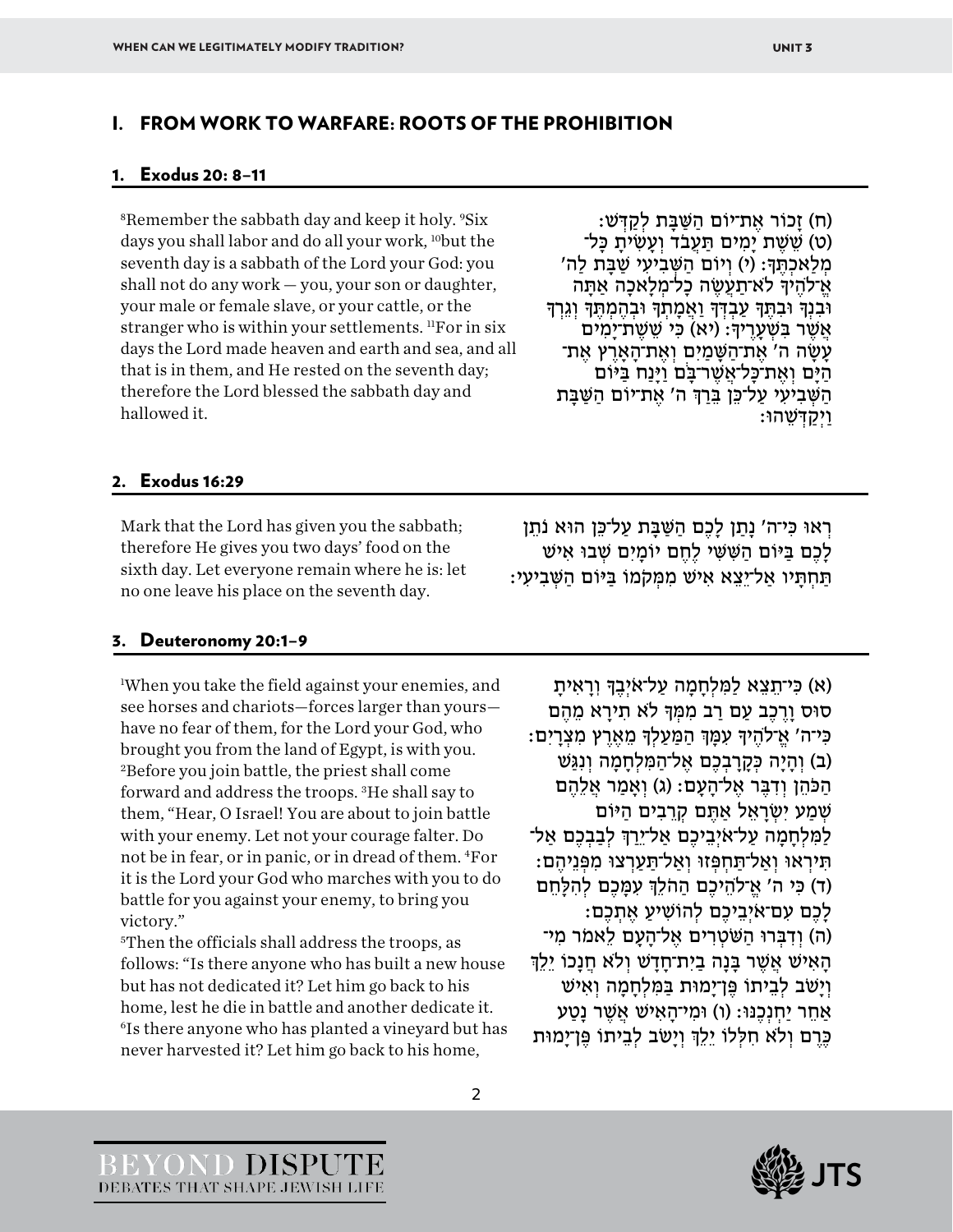lest he die in battle and another harvest it. 7 Is there anyone who has paid the bride-price for a wife, but who has not yet married her? Let him go back to his home, lest he die in battle and another marry her." 8The officials shall go on addressing the troops and say, "Is there anyone afraid and disheartened? Let him go back to his home, lest the courage of his comrades flag like his." 9When the officials have finished addressing the troops, army commanders shall assume command of the troops.

בַּמְּלְחָמָה וְאִישׁ אַחֶר יְחַלְלֶנּוּ: (ז) וּמִי־ הָ אֵשׁר אֵרָט אָשָׁה וְלֹא לְקָחָהּ יֶלֶךְ וְ יָשֹׁב לְבֵיתוֹ פֶּן־יָמוּת בַּ מִּ לְחָ מָ ה וְ אִ ישׁ אַחֶר יִקְחֶנָּה: (ח) וְיַסְפוּ הַשְּׂטְרִים לְדַבֵּר אֶל־הַעָם וְאֵמְרוּ מִי־הָאִישׁ הַיַּרֵא וְרַךְ הַלֶּבָב יֵלֵךְ וְיַשׁׁב לְבֵיתוֹ וְלֹא יִמַּס אֶת־לִבַּב אֶחַיו כִּלְבָבוֹ: (ט) וְהַיַּה כִּכַלֹּת הַשִּׁטְרִים לְדַבֵּר אֶל־הָעָם וּפָקְדוּ שָׂרֵי צְבָאוֹת בִּרֹאשׁ הָ עָ ם:

#### 4. Book of Jubilees 50:6–8, 12–13

*Jubilees is a second-century BCE apocryphal book, purporting to be an account of what was revealed to Moses during the forty days that he spent on Mount Sinai. It contains a review of biblical history from the time of Creation until the Exodus.* 

6And behold the commandment of the Sabbaths [that] I have written for you and all of the judgments of its laws. 7 Six days will you work, but the seventh day is the Sabbath of the Lord your God. You shall not do any work in it, you, or your children, or your manservant or your maidservant, or any of your cattle or the stranger who is with you. <sup>8</sup>And let the man who does anything on it die. Every man who will profane this day…and whoever draws water on it, which was not prepared for him on the sixth day, and whoever lifts up anything that he will carry to take out of his tent or from his house, let him die.

<sup>12</sup>And any man who does work on it, or who goes on a journey, or who plows a field either at home or any [other] place, or who kindles a fire, or who rides on any animal, or who travels the sea in a boat, and any man who slaughters or kills anything, or who slashes the throat of cattle or bird, or who snares any beast or bird or fish, or whoever fasts or makes war on the day of the Sabbath, 13let the man who does any of these on the day of the Sabbath die.…



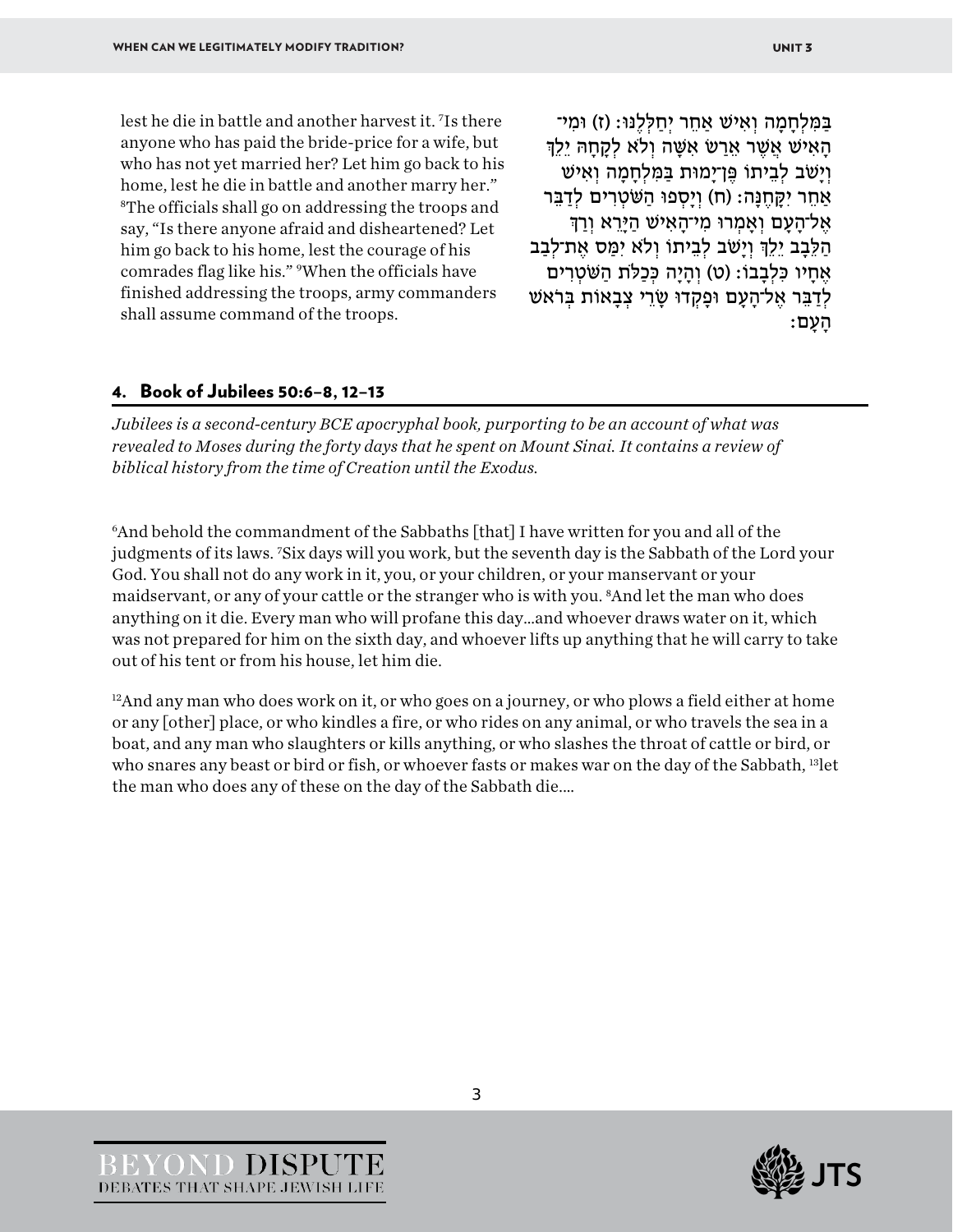# II. DEBATING SELF-DEFENSE ON THE SABBATH

#### 5. Josephus, Against Apion, Book [1](#page-4-0):212<sup>1</sup>

*Josephus was a Jewish historian of the first and second centuries. He is best known for* The Jewish War*, a record of the Jewish rebellion against Rome, and* Jewish Antiquities*, a 20-volume history of the Jewish people (Jerusalem and Rome, 37-100 CE).*

Agatharchides<sup>[2](#page-4-1)</sup> quotes...a tale told about us [the Jews]. The following are his words: "The people known as Jews, who inhabit the most strongly fortified of cities, called by the natives Jerusalem, have a custom of abstaining from work every seventh day; on those occasions they neither bear arms nor take any agricultural operations in hand, nor engage in any other form of public service, but pray with outstretched hands in the temples until the evening. Consequently, because the inhabitants, instead of protecting their city, persevered in their folly, Ptolemy, son of Lagus, was allowed to enter with his army; the country was thus given over to a cruel master and the defect of a practice enjoined by law was exposed.…" Agatharchides finds such conduct ridiculous; dispassionate critics will consider it a grand and highly meritorious fact that there are men who consistently care more for the observance of their laws and for their religion than for their own lives and their country's fate.

# 6.  $I$  Maccabees 2:29-41<sup>[3](#page-4-2)</sup>

*I Maccabees is a historical work probably written during the second half of the second century BCE. It covers the Maccabean revolt through the rededication of the Temple, ending with the appointment of the Hasmonean ruler John Hyrcanus (a nephew of Judah the Maccabee) in 134 BCE. The writer's sympathies clearly lie with the Hasmonean rulers; not all Jews felt that way.*

<sup>29</sup>At that time many went down to dwell in the desert, seeking justice and vindication, <sup>30</sup>they and their children, and their wives and their cattle, hard pressed by the persecutions. 31A report came to the king's men and to the forces in Jerusalem, the City of David, that men who had violated the command of the king had gone down to the hiding places in the desert. <sup>32</sup>With a large force they pursued them and, on coming upon them, they encamped and formed in battle line against them on the Sabbath day, 33saying to them, "Come out to us and obey the word of the king, and we shall let you live." 34They, however, replied, "We shall neither come out nor obey the word of the king to profane the Sabbath day!" 35Accordingly, they advanced quickly upon them in battle formation. 36But the Jews neither reacted to them nor hurled a stone at them nor blocked the entrances to their hiding places, <sup>37</sup>saying, "Let us all die in our innocence. Heaven and earth bear witness over us, that you condemn us unjustly." 38They attacked them in battle formation on the Sabbath. They were killed with their wives, their children, and their cattle, to the number of one thousand human beings.





<span id="page-4-0"></span> $^1$  Trans. Henry St. John Thackeray (Cambridge: Harvard UP, 1926).  $^2$  Second-century BCE Greek historian and philosopher.

<span id="page-4-1"></span>

<span id="page-4-2"></span><sup>3</sup> I and II Maccabees. Ed. and Trans. Jonathan A. Goldstein (Garden City: Doubleday, 1964).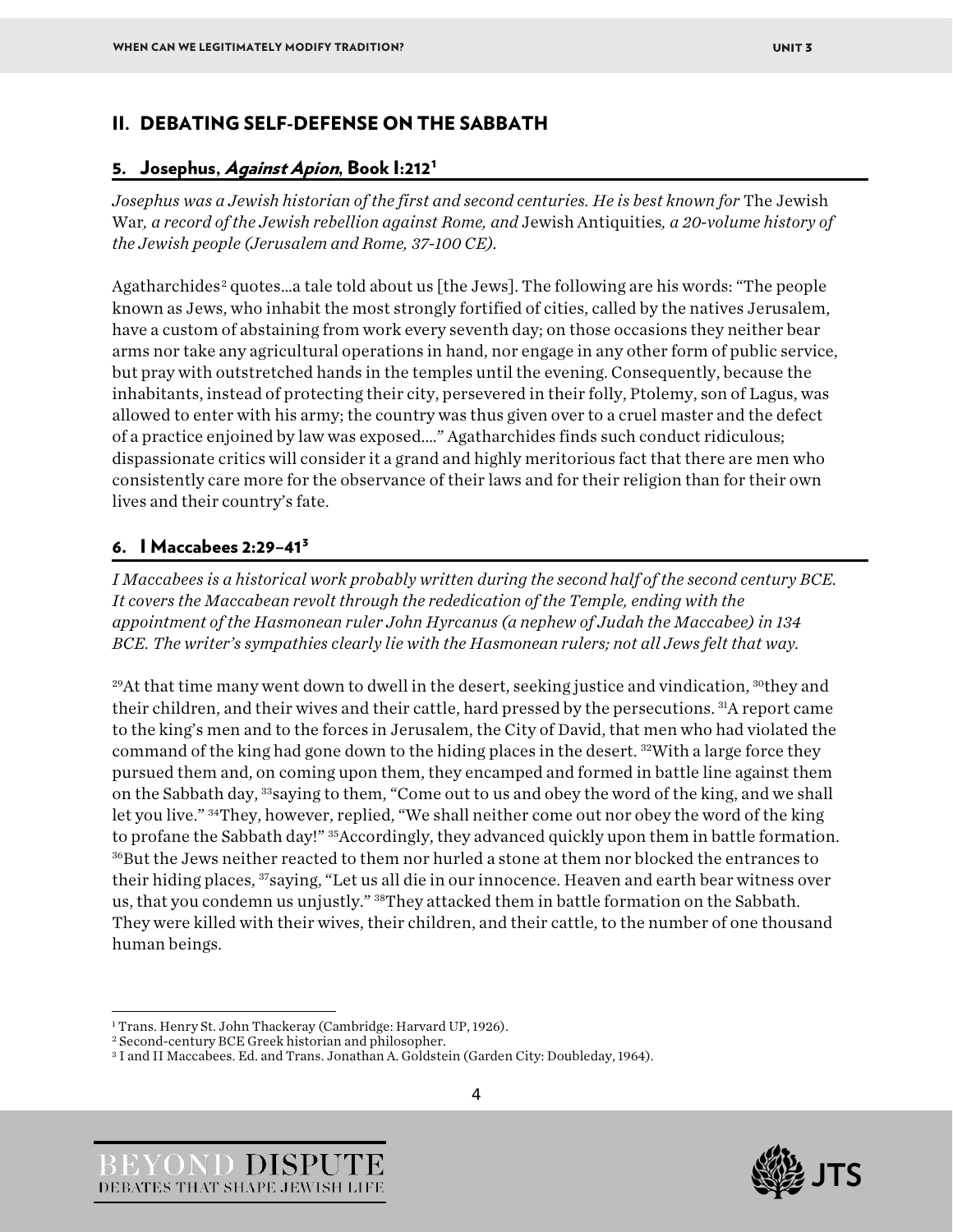39When the news reached Mattathias and his friends, they were deeply grieved over the victims' fate. 40They said to one another, "If we all do as our brothers have done and do not fight against the gentiles for our lives and our laws, they will now quickly wipe us off the face of the earth." 41On that day they came to a decision: "If any man comes against us in battle on the Sabbath day, we shall fight against him and not all die as our brothers died in their hiding places."

### 7. Josephus, Jewish War II: 389–39[54](#page-5-0)

The only refuge, then, left to you [Jews] is divine assistance. But even this [divine assistance] is on the side of the Romans, for, without God's aid, so vast an empire could never have been built up.…If you observe your Sabbath customs and refuse to take any action on that day, you will undoubtedly be easily defeated, as were your forefathers by Pompey, who pressed the siege most vigorously on the days when the besieged remained inactive; if, on the contrary, you transgress the law of your ancestors, I fail to see what further object you will have for hostilities, since your one aim is to preserve inviolate all the institutions of your fathers. How could you invoke the aid of the Deity, after deliberately omitting to pay Him the service which you owe Him?

## **8.** II Maccabees 15: 1–5

*The Second Book of Maccabees was written sometime between the end of the second century BCE and the second half of the first century BCE. It records the history of the Maccabean revolt up until the defeat and death of the Syrian-Greek general Nicanor at the hands of Judah the Maccabee in 161 BCE.*

1 Nicanor, on learning that Judas and his men were in the region of Samaria, plotted to take advantage of the day of rest to attack them when he could do so in perfect safety. <sup>2</sup>However, the Jews who were being forced to accompany him said, "Do not perpetrate so savage and barbarous a massacre, but give due respect to the day that has been preeminently honored with sanctification by Him who sees all." <sup>3</sup>The heinous sinner asked in reply, "Is He who gave the command to keep the Sabbath day master in heaven?" <sup>4</sup>When they answered, "It is the living Lord Himself, the master in heaven, who has given the order to observe the Seventh Day," 5Nicanor said, "I, too, who give the command to take up arms and carry out the king's orders, am master, on earth!" Even so, he did not succeed in carrying out his cruel intention.

#### 9. II Maccabees 6:11–15

 $11$ Other Jews hastily assembled nearby in the caves to observe the Sabbath in secret. On being denounced to Philip[5](#page-5-1), they were all burned to death because they refrained from defending themselves, out of respect for the holiest of days.12I beg the readers of my book not to be





<span id="page-5-0"></span><sup>4</sup> Trans. Henry St. John Thackeray (Cambridge: Harvard UP, 1927). 5 Syrian-Greek minister and companion to Antiochus.

<span id="page-5-1"></span>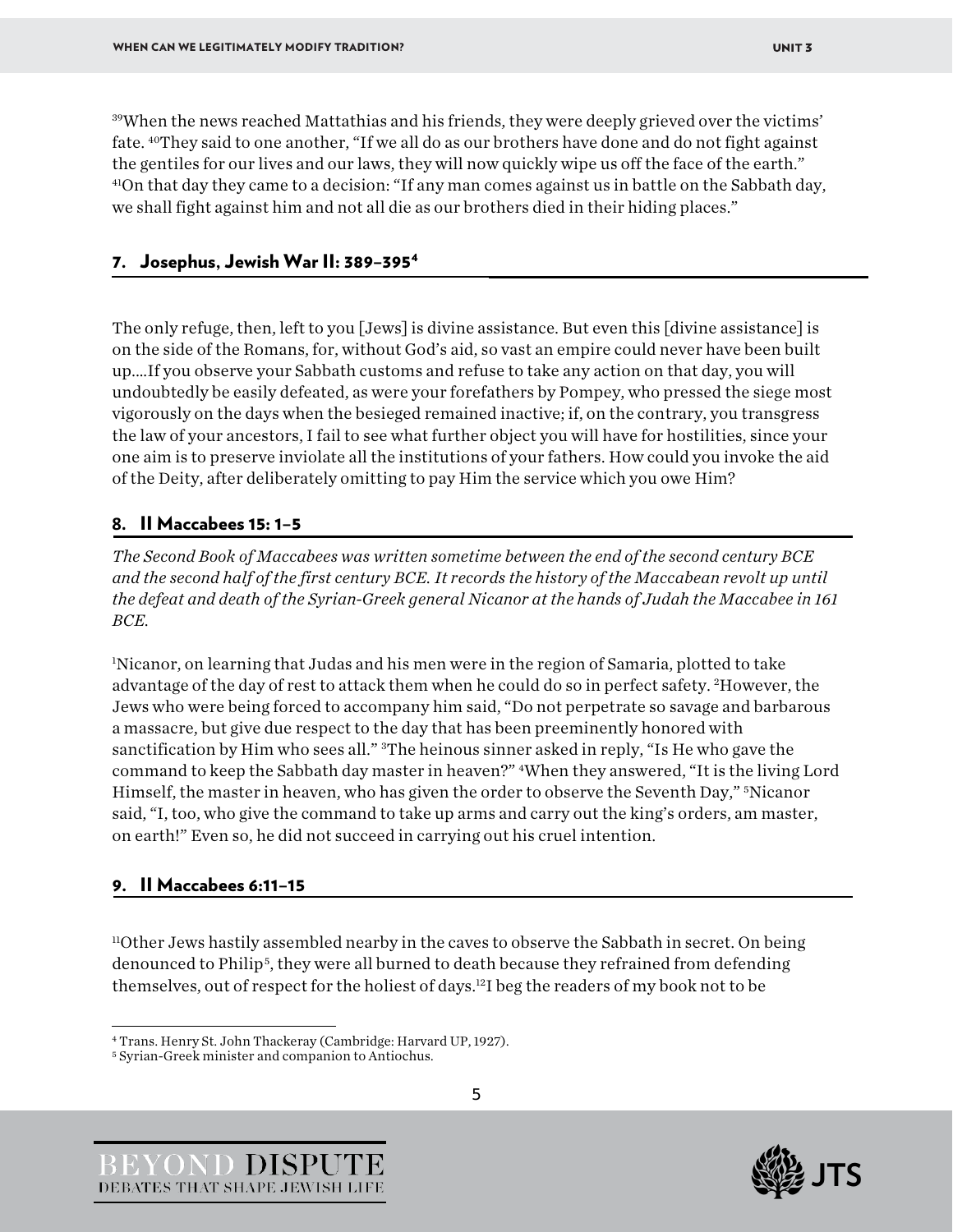disheartened by the calamities but to bear in mind that chastisements come not in order to destroy our race but in order to teach it. <sup>13</sup>If the ungodly among us are not left long to themselves but speedily incur punishment, it is a sign of God's great goodness to us. 14With the other nations the Lord waits patiently, staying their punishment until they reach the full measure of their sins. Quite otherwise is His decree for us, 15in order that He should not have to punish us after we have come to the complete measure of our sins.

## 10. I Maccabees 2:15–26

<sup>15</sup>The king's officials in charge of enforcing apostasy came to the town of Modi'in to make them sacrifice [to the king]. 16Many Israelites came up to meet them, and Mattathias and his sons were brought into the gathering. 17The king's officials addressed Mattathias as follows, "You are a respected and distinguished leader in this town, supported by sons and kinsmen. 18Now be the first to come forward and obey the command of the king as all the gentiles have done, as well as the people of Judah and those who have been allowed to remain in Jerusalem. In return, you and your sons will be raised to the rank of the Friends of the King, and you and your sons will be honored by grants of silver and gold and many gifts."

<sup>19</sup>Mattathias replied in a loud voice, "[Even] if all the gentiles under the king's rule listen to his order to depart from the religion of their fathers and choose to obey his commands, <sup>20</sup>nevertheless, I and my sons and my kinsmen shall follow the covenant of our fathers. <sup>21</sup>Far be it from us to desert the Torah and the laws. <sup>22</sup>We shall not listen to the words of the king, that we should transgress against our religion to the right or to the left."

<sup>23</sup>When he had finished uttering these words, a Jewish man came forward in the sight of all to offer sacrifice upon the altar in Modi'in in accordance with the king's decree. 24When Mattathias saw this, he was filled with zeal and trembled with rage and let his anger rise, as was fitting; he ran and slew him upon the altar. <sup>25</sup>At the same time he also killed the king's official in charge of enforcing sacrifices, and he destroyed the altar. <sup>26</sup>He acted zealously for the sake of the Torah, as Phineas acted against Zimri the son of Salu.[6](#page-6-0)

# 11. II Maccabees 6:18–25, 27–28, 30–31

<sup>18</sup>One of the leading sages was Eleazar, a very handsome man, now of advanced age. Repeatedly they tried to force him to open his mouth and eat pork. <sup>19-20</sup>He, however, preferred death with glory to life with defilement. He spat, as one should when standing fast to resist the temptation to let love of life bring him to taste what religion forbids, and of his own free will he began to march to the whipping drum. 21The meat was part of a sacrifice, and to eat it was a violation of the Torah. The men appointed to compel him to do so had known Eleazar for many years. They took him aside and in secret urged him to fetch meat that he was permitted to eat, prepared by himself, and





<span id="page-6-0"></span><sup>5</sup> See Numbers 25:1–9, Phineas, grandson of Aaron the priest, pursues and slays Zimri and the Midianite woman he has brought in to the camp. Phineas' actions end the plague God had brought against the Israelites.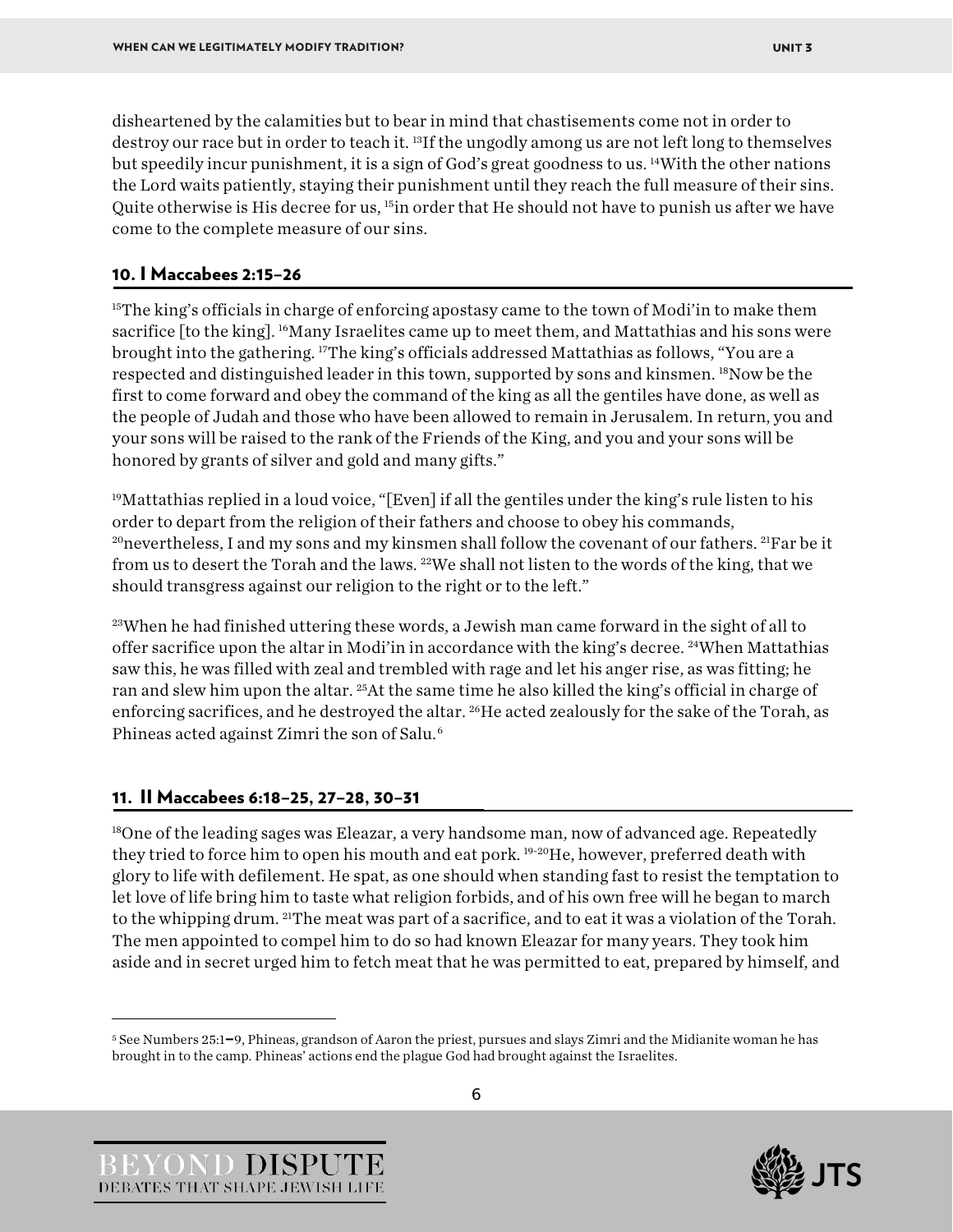to pretend that he was eating the meat from the sacrifice as ordered by the king, <sup>22</sup>for in so doing he would escape death and would receive from them the kindness due an old friend.

<sup>23</sup>Eleazar came to a lofty resolution, one worthy of his years, worthy of the authority of old age, worthy of his conspicuous well-earned white hair, and of his way of life, which had been exemplary from childhood. More important, it was worthy of the sacred legislation established by God. Eleazar showed himself consistent: he told them to send him off to the netherworld without delay. <sup>24-25</sup> Such pretense is unworthy of my advanced age. My pretense for the sake of a brief transitory span of life would cause many of the younger generations to think that Eleazar at the age of ninety had gone over to the gentile way of life, and so they, too, would go astray because of me, and I would earn the defilement and besmirching of my old age. 27Therefore, if I now bravely give up my life, I shall show myself worthy of my old age, 28as I leave to the young a noble example of how to go eagerly and nobly to die a beautiful death in the defense of our revered and sacred laws."

30As he was about to expire under the lashing, he groaned forth, "The Lord, who possesses sacred knowledge, perceives that, though able to escape death, in my body I submit to cruel torment under the lash, and that yet in my soul I am glad to suffer it, out of reverence for Him." 31So he died, leaving his death as an example of nobility and as a precedent of valor to be remembered not only by the young but by the multitudes of his nation.

# 12. Josephus, Jewish Antiquities XIV:63–64

 $63$ But if it were not our national custom to rest on the Sabbath day, the earthworks<sup>[7](#page-7-0)</sup> would not have been finished, because the Jews would have prevented this; for the Law permits us to defend ourselves against those who begin a battle and strike us, but it does not allow us to fight against an enemy that does anything else.

64Of this fact the Romans were well aware, and on those days which we call the Sabbath they did not shoot at the Jews or meet them in hand to hand combat, but instead they raised earthworks and towers, and brought up their siege-engines in order that these might be put to work the following day.

# 13. Josephus, The Jewish Warll: 455-456

455The whole city was a scene of dejection, and among the moderates there was not one who was not racked with the thought that he would personally suffer for the rebels' crime.  $456$ For, to add to its heinousness, the massacre [of unarmed Roman soldiers] took place on the Sabbath, a day on which, from religious scruples, Jews abstain even from the most innocent acts.



<span id="page-7-0"></span><sup>7</sup> An artificial bank or mound of earth used as a fortification.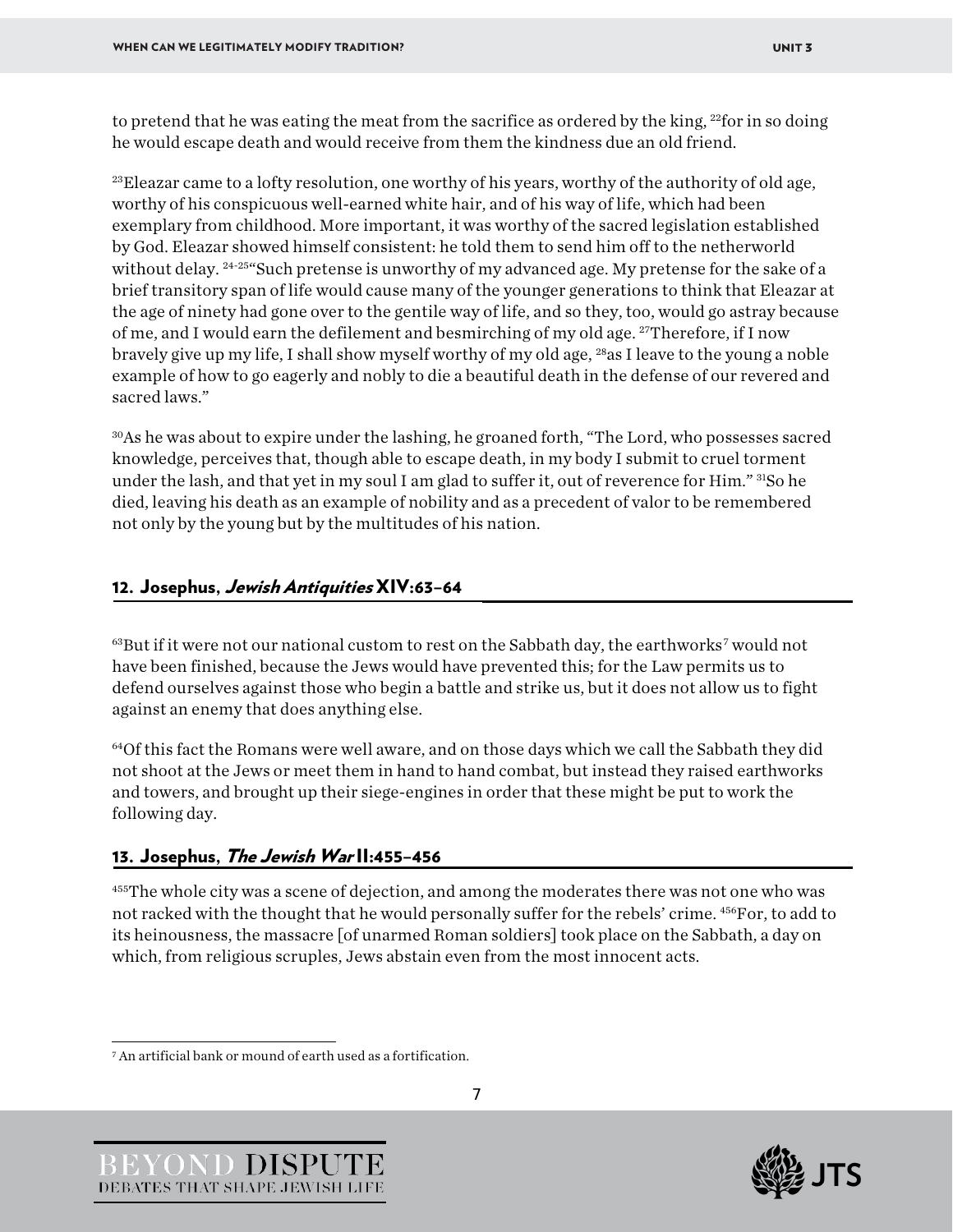#### 14. Deuteronomy 20:19 and Midrash Tannaim on Deuteronomy 20

*The tannaim were the rabbis from the time of the Mishnah, the legal code edited around 200 CE. Midrash Tannaim refers to the collection of midrashim on Exodus, Leviticus, Numbers, and Deuteronomy.*

#### Deuteronomy 20:19

When you lay siege to a city [literally: build a siege works] for an extended time while fighting against it to capture it, you must not destroy its trees by putting an ax to them, because you can eat their fruit. You must not cut them down. Are the trees of the field human, that you should besiege them?

כּי־תִצוּר אַל־עִיר ימים רבים לְהִלָּחֵם עַלֶיהַ לְתַפְשָׂהּ לֹא־ תַשְׁחִית אִת־עַצָהּ לִנְדֹּח עָלִיו גִּרְזֶן כִּי מִמֶּנּוּ תֹאכֶל וְאֹתוֹ לֹא תִכְרֹת כִּי הַאֲדָם עֵץ הַשֶּׂדֶה ַ לָבָא מִפָּנֵיךָ בַּמַּצוֹר:

#### Midrash Tannaim:

"When you build a siege works": you may do so both on Shabbat and on weekdays. What meaning do I give, then, to the verse "Those who profane the Sabbath shall be put to death" (Exodus 31:14)? It refers to matters other than an optional war. [8](#page-8-0) Perhaps the prohibition [of building on Shabbat] applies even to optional war, and the permission to build a siege works applies [only] to days other than Shabbat? Or, perhaps [returning to the first possibility] even on Shabbat? [Which of these two interpretations is correct?] Scripture states, "[Use them to build siege works against the city that is waging war against you] until it falls" (Deuteronomy 20:20). "Until it falls"—even on Shabbat. These are the words of Rabbi Josiah.

ובנית מ' בין בחול בין בשבת מה אני מקיים (שמות לא יד) מחל' מות יומת בשאר כל דבר חוץ ממלחמת רשות או אף במלחמת רשות ומה אני מקיים ובנית מצור בשאר כל הימים חוץ מן השבת או אף בשבת ת"ל עד רדתה אפלו בשבת דברי ר' יאשיה:

#### 15. Babylonian Talmud, Eruvin 45a

*The central body of Rabbinic law, dialectic, and lore, comprised of the Mishnah and the Gemara the latter being an exposition and elaboration of the former. Two separate Talmudic compilations exist: the Babylonian Talmud (c. 500 CE) and the Jerusalem Talmud (also known as the Talmud of the Land of Israel, c. 400 CE).*

It was taught: At first, [Jews] used to leave their weapons in a house that was nearest to the town wall [when returning from battle on Shabbat, so as to handle and carry weapons

כִּדְתַנְיָא: בַּרְאשׁוֹנַה הַיוּ מַנִּיחִין כְּלֵי זֵיינַן בִּבִּיָת הַסָּמוּדְּ לַחוֹמֵה. פַּעַם אַחַת הִכְּירוּ בַּהֶן אוֹיְבִים





<span id="page-8-0"></span><sup>8</sup> The term "optional war," *milhemet reshut*, was used by the rabbis to describe a war that was not a response to an immediate existential threat but rather a means of achieving long range goals such as enhanced security. They are assuming that if the threat is imminent, one can build on Shabbat.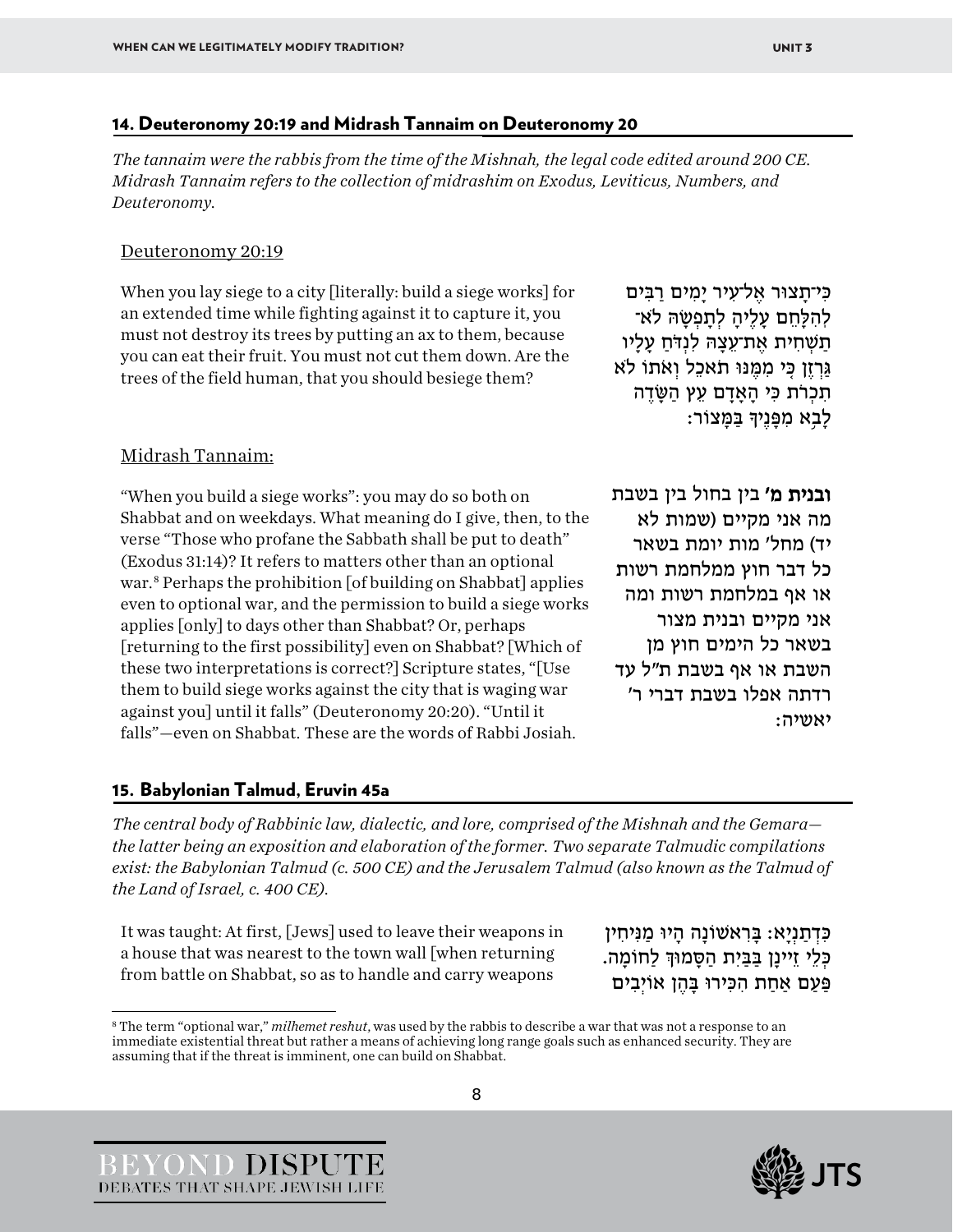of war as little as possible]. It once happened that the enemies discovered them and pursued them, and as they entered the house to take up their weapons, the enemies followed them. There was a stampede, and the [Jews] who killed one another were more than those whom the enemies killed. At that time, it was ordained that in such circumstances they may return to their homes with their weapons…

So, too, it was also taught: If foreigners besiege Israelite towns, it is not permitted to go forth against them with their weapons or to desecrate Shabbat in any other way. This [prohibition] applies only where they came regarding financial matters, however; if they came with the intention of taking lives, it is permitted to go forth against them with weapons and to desecrate the Sabbath.

If the attack was made on a town that was close to a frontier, even if they did not come with any intention of taking lives but merely to plunder straw or stubble, it is permitted to go forth against them with weapons and to desecrate Shabbat.

וְרָדְפוּ אַחֲרֵיהֶם, וְנִכְנְסוּ לִיטּוֹל כְּלֵי זֵיינַן וְנָכְנָסוּ אוֹיְבִים אַחֲרֵיהֶן. דָ חֲ קוּ זֶה אֶ ת זֶה וְ הָ רְ גוּ זֶה אֶ ת זֶה יוֹתֵר מִמַּה שֶׁהִרְגוּ אוֹיְבִים. בְּאוֹתָהּ שֶׁעָה הְתָקִינוּ שֵׁיְהוּ חוֹזְרִ ין לִמְ קוֹמָ ן בִּ כְלֵי זֵיינָן...

תַּ נְיָא נָמִ י הָ כִי: נָכְרִ ים שֶׁ צָּ רוּ וכו' ה בִּמָה דִבְרִים אֲמוּרִים *ו*ּ כִּשֶׁבַּאוּ עַל עִסְקֵי מַמוֹן. אֲבָל בַּאוּ עַל עִסְקֵי נְפַּשׁוֹת, יוֹצְאִין עֵלֶיהֶם בִּכְלֵי זֵיינָן וּמְחַלְלִין עֲלֵיהֶן אֶת השׁבּת.

וּבַעִיר הַסְמוּכָה לַסְפַר, אֲפִילוּ לֹא בִּאוּ עַל עִסְקֵי נְפַשׁוֹת אֶלָּא עַל עִסְקֵי חֶבֶן וַקַשׁ, יוֹצְאִין עֲלֵיהֶם בִּכְלֵי זֵיינָן וּמְחַלְלִין עֲלֵיהֶן אֶת השבת.

#### 16. Mishnah Yoma 8:6

…Moreover, Rabbi Mattiah ben Harash said: If a person has throat pain, they may drop medicine into the person's mouth on Shabbat, since the person's life may be in danger. And whenever a person's life may be in danger [i.e., even if it is not definitely but only potentially in danger], this overrides the [prohibitions of] Shabbat.

וְעוֹד אַמַר רַבִּי מַתְיַא בֵן חַרַשׁ: הַחוֹשֵׁשׁ בִּגְרוֹנוֹ, מַטִּילִין לוֹ סַם בְּתוֹךְ פִּיו בְּשַׁבַּת, מִפְּנֵי שֶׁהוּא סְפֵק נְפַשׁוֹת, וְכָל סְפֵק נְפַשׁוֹת דּוֹחֶה אֶ ת הַ שַּׁ בָּ ת.



9